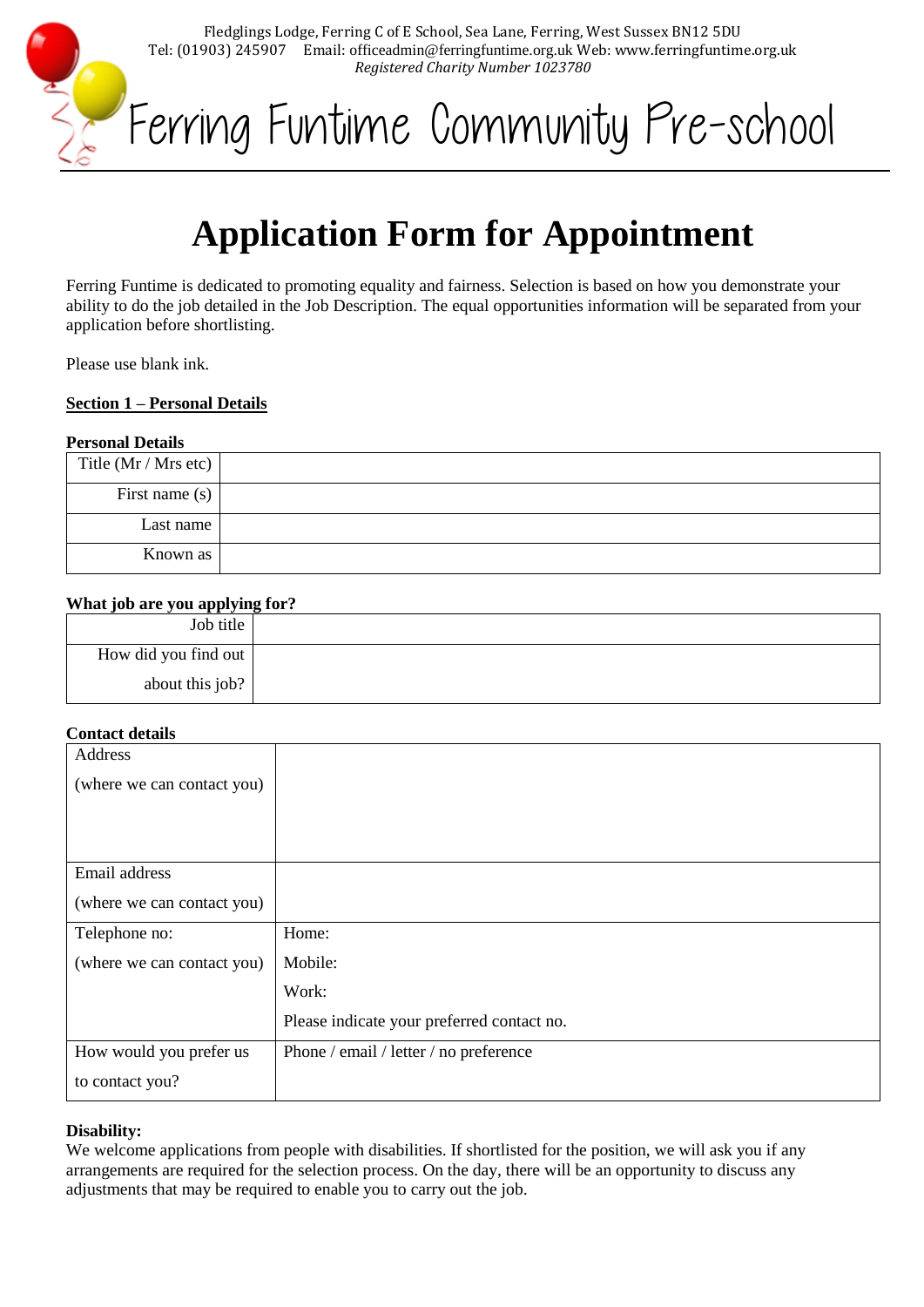# **Instructions**

Use this form to demonstrate how well you match the Person Specification for the job you are applying for. A CV is not required in addition to this form, although you can attach further documents to support your application when you submit this form if you choose.

# **Section 2 – Qualifications**

List all of your achievements relevant to this job and any others you feel could be important (for example for your career development) starting with the most recent. Proof of qualification and membership to bodies will be checked if an offer is to be made.

## **Qualifications**

| Qualification type and subject e.g. | Grade / Level | Name of School, College, University etc | Date achieved |
|-------------------------------------|---------------|-----------------------------------------|---------------|
| <b>GCSE</b> English                 | attained      |                                         | (MM/YY)       |
|                                     |               |                                         |               |
|                                     |               |                                         |               |
|                                     |               |                                         |               |
|                                     |               |                                         |               |
|                                     |               |                                         |               |
|                                     |               |                                         |               |
|                                     |               |                                         |               |
|                                     |               |                                         |               |
|                                     |               |                                         |               |
|                                     |               |                                         |               |

## Membership to Professional Bodies:

| Date achieved | By exam or election? |
|---------------|----------------------|
|               |                      |
|               |                      |
|               |                      |
|               |                      |
|               |                      |
|               |                      |

Alternative Evidence: If you do not have the qualification(s) or membership(s) require, tell us how you meet this standard through your experience.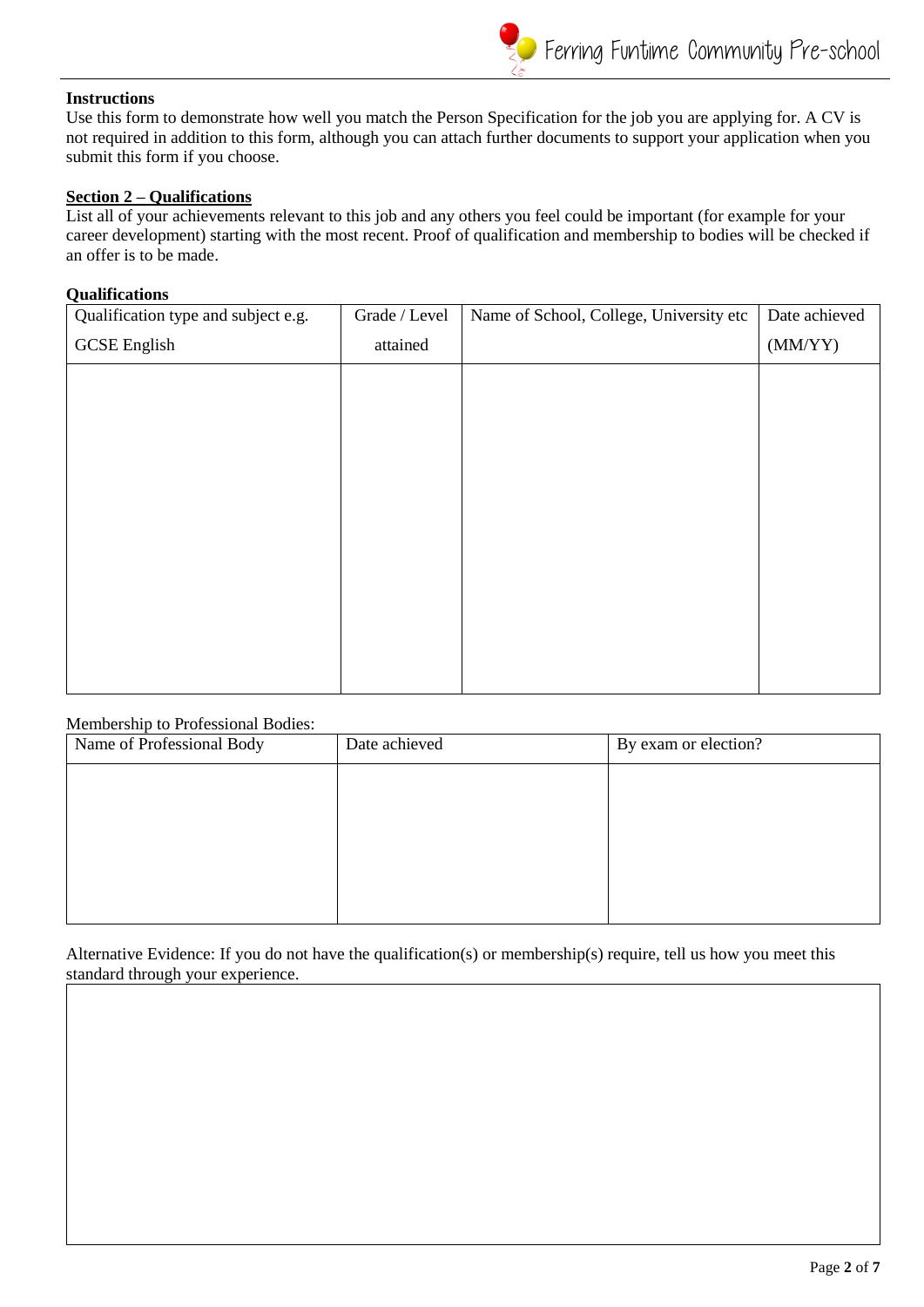

# **Section 3 – Experience**

Tell us about how you meet the requirements of the section titled "Experience" in the Person Specification.

#### **Full Job History**

Give full details of your employment starting with your current or most recent job. Use the column titled "Job title and duties" to give brief details, where relevant, to show how your experience meets the requirements in the Person Specification. **Indicate gaps in employment and full-time study and tell us what you were doing during this time (e.g. Full-time study) Any gaps in employment may be questioned at interview.** Please continue on a separate sheet if necessary.

#### **Current job / Most recent job (please indicate which):**

| Name of employer and | Job titled and duties: | Dates of employment: (mm/dd) |     |
|----------------------|------------------------|------------------------------|-----|
| nature of business:  |                        | From:                        | To: |
|                      |                        |                              |     |
|                      |                        |                              |     |
|                      |                        |                              |     |
|                      |                        |                              |     |
|                      |                        |                              |     |
|                      |                        |                              |     |
|                      |                        |                              |     |

#### **Full Previous job history** (please use additional sheet if required):

| Name of employer and | Job titled and duties: | Dates of employment: (mm/dd) |     |
|----------------------|------------------------|------------------------------|-----|
| nature of business:  |                        | From:                        | To: |
|                      |                        |                              |     |
|                      |                        |                              |     |
|                      |                        |                              |     |
|                      |                        |                              |     |
|                      |                        |                              |     |
|                      |                        |                              |     |
|                      |                        |                              |     |

**Other experience:** Describe any relevant experience you have outside of work which shows how you meet the "Experience" section of the Job Profile.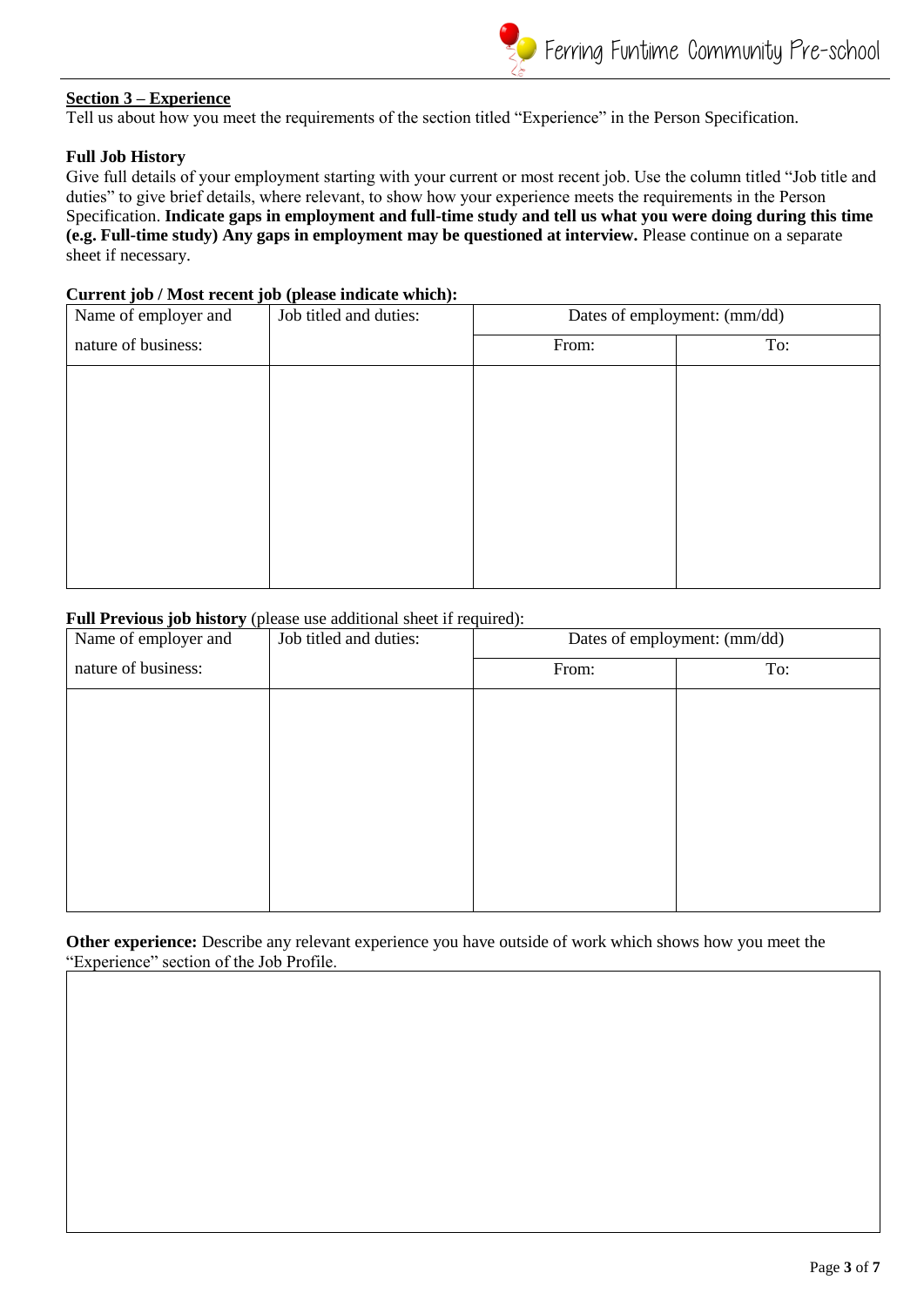# **Section 4 – Skills and Competencies**

You are asked to provide evidence of how you meet the requirements of the person specification / job description. This evidence should include examples where appropriate from your current of previous experience. You may use a separate sheet if necessary.

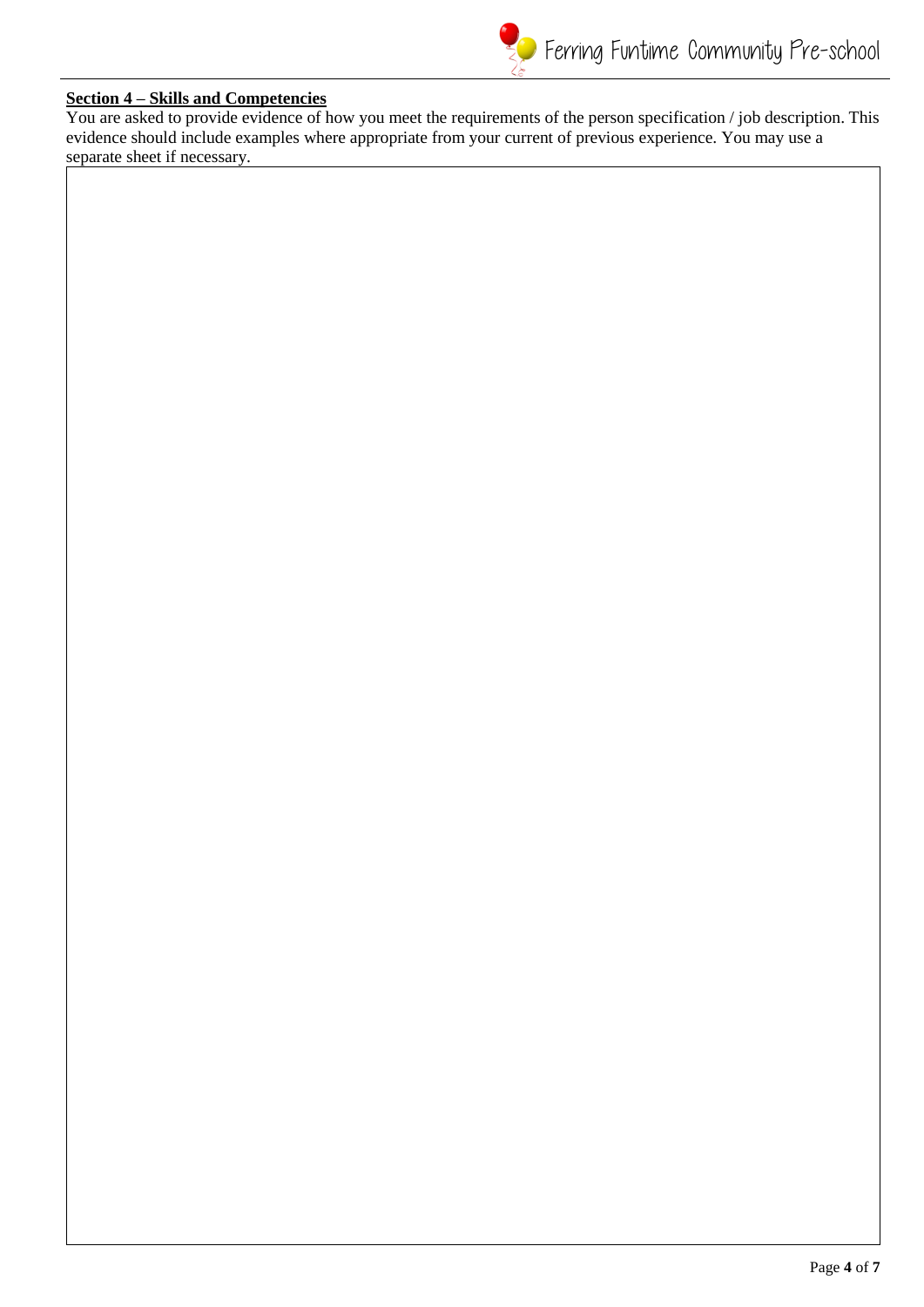# **Section 5 – References**

# **References**

Two references are required for all candidates. One referee must be your current employer or, if you are currently not working, this should be your last employer. For students, one referee should be from your college. Internal candidates are required to provide one referee who must be their current manager.

| <b>First Reference</b>                         | Second Reference                               |
|------------------------------------------------|------------------------------------------------|
| Name:                                          | Name:                                          |
| Full Address and Postcode:                     | Full Address and Postcode:                     |
| Telephone No.                                  | Telephone No.                                  |
| Email:                                         | Email:                                         |
| How long has this person known you and in what | How long has this person known you and in what |
| capacity?                                      | capacity?                                      |

References may be taken up at the interview stage

Please indicate if you do not want us to contact your referees without letting you know first:

Reference  $1: \Box$ 

## **Relationships**

Failure to disclose personal relationship as below may disqualify you.

Are you a relative or a partner, or do you have a close personal relationship with, any employee or committee member connected to Ferring Funtime Community Preschool. If so, please state the person(s) full name, their position and place of work.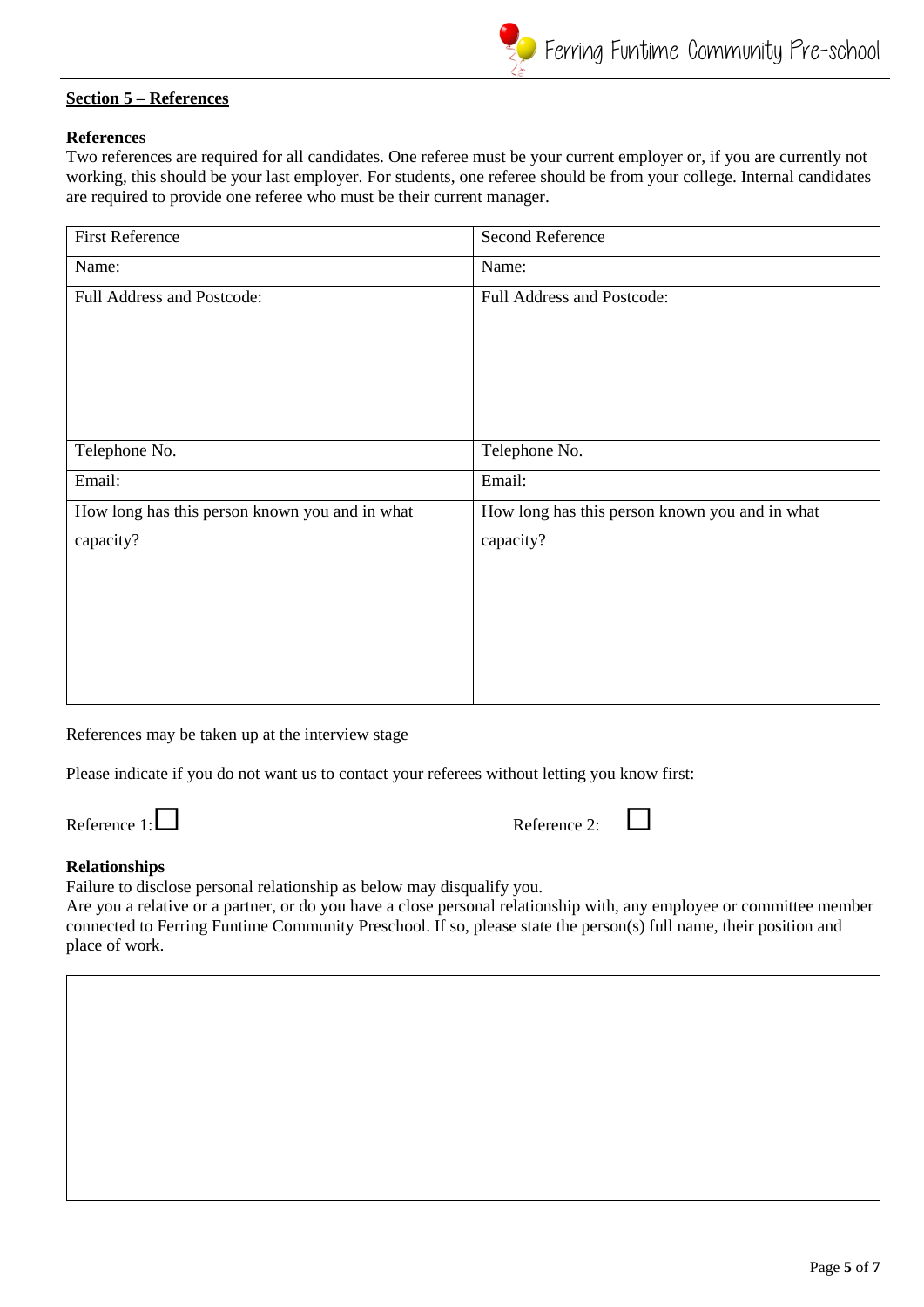# **Section 6 – What happens next?**

If we have not contacted you by the advertised interview date please assume that you have not been successful. If you are the successful/preferred candidates, we will need two satisfactory references, proof of your necessary qualifications, medical clearance and proof of your eligibility to work in the UK before you start work with us. If your post is subject to DBS clearance this will also be required.

Ferring Funtime Community Pre-school

## **Rehabilitation of Offenders**

This post is exempt from the provision of the Rehabilitation of Offenders Act 1974 and associated Order and therefore all convictions, cautions and bind-overs, including those regarded as 'spent' must be declared.

Have you even had any convictions, cautions, reprimands or final warnings given by the police?

| Yes: $\Box$ | No: $\Box$ |  |
|-------------|------------|--|
|-------------|------------|--|

If 'Yes', please give details on a separate sheet and attach in a sealed envelope marked 'Confidential'.

Ferring Funtime Community Preschool is committed to safeguarding and promoting the welfare of children and expects ALL staff and volunteers to share this commitment. Your position requires you to be in regular contact with children, so we would need to obtain clearance from the Disclosure and Baring Service before you start work with us.

## **Section 7 – Declaration**

The information that you provide will be handled and processed in accordance with the Data Protection Act 1998. If you are appointed, this information will form part of your personnel record and may be used by Ferring Funtime Community Preschool for business purposes including the prevention and detention of fraud.

I declare that all information given as part of my application is true. I declare that I am not on List 99, disqualified from working with children or subject to sanctions imposed by a regulatory body and accept that false information may result in my applications being disqualified and if appointed could lead to dismissal. I understand that Criminal Records check will be carried out.

Please sign: .....................................................................................................................................................................

Or tick:

# **Note – Attachments**

This form has been designed to gain all the information from you which we require for shortlisting. Only attach further documents which you think will support your application with further information.

#### **Section 7 – Equal opportunities monitoring Strictly confidential**

Ferring Funtime Community Preschool is dedicated to promoting equality and fairness. Your application will be assessed on merit and you will receive equal treatment regardless of your gender; age; disability; or ethnic origin. To help us make sure that this policy of equality is working and to take steps to ensure progress is made towards achieving equality and diversity in the workplace, we need to know about the people who are applying for jobs with us. To help us with this, please fill out your details below.